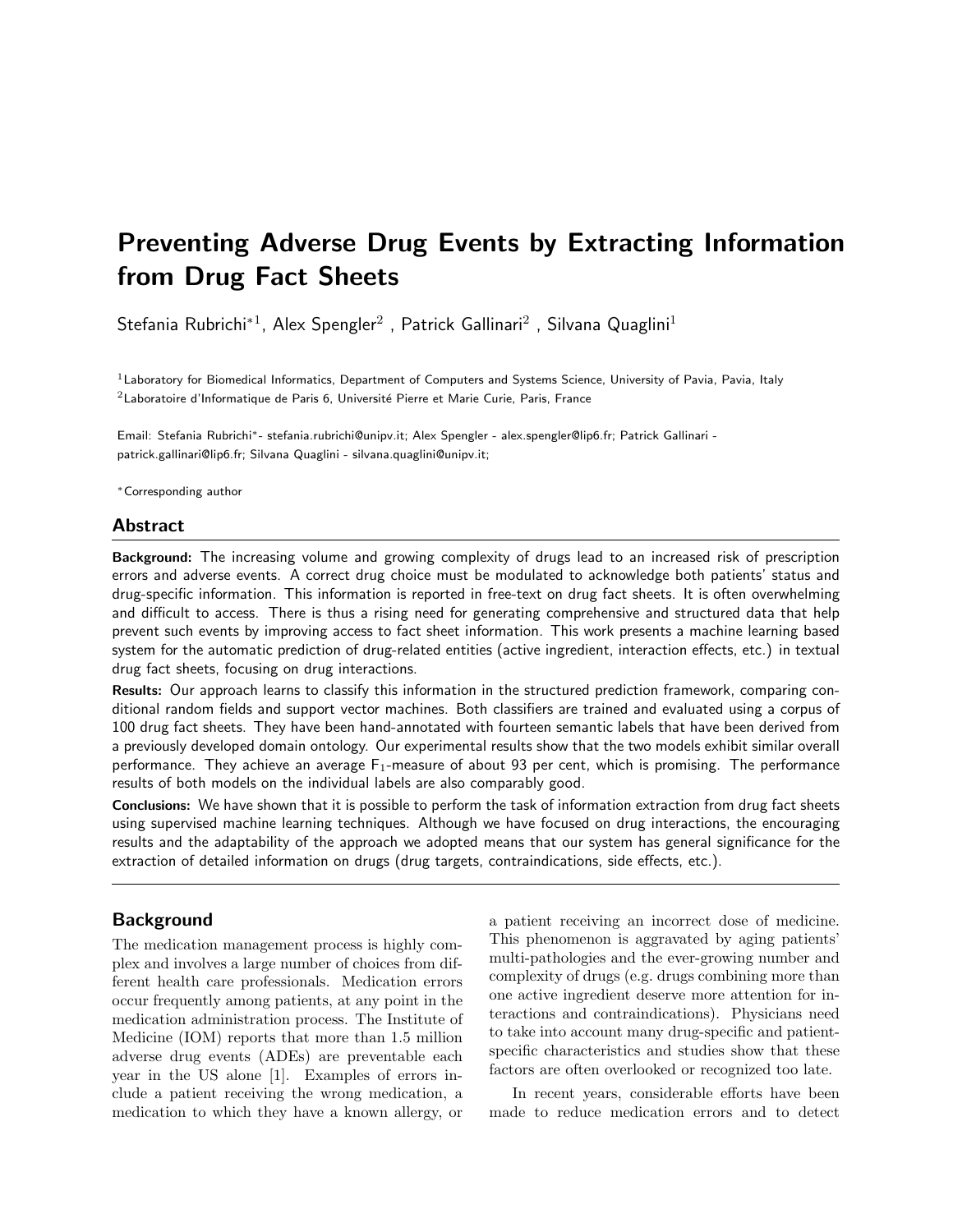and prevent ADEs. Computerized systems that incorporate specific applications in electronic medical records or in clinical information systems support medication ordering, dispensing and administration functions. These systems are referred to as Computerized Provider Order Entry – CPOE [\[2\]](#page-5-1). To enhance their performance, such systems have to include rich domain knowledge. Thus, they will be able to support clinical decision, assisting the physician, for example, by screening orders for allergies and drug-drug or drug-laboratory tests interactions, generating alerts tailored to patients' characteristics. Not much of such knowledge is available in semistructured form, and even less in normalized, structured form. In particular, drug-related information is reported in free-text on fact sheet. For effective use, this information locked in natural language must first be transformed into structured data.

In this work, we consider the problem of automatic extraction of drug information conveyed in the Summary of Product Characteristic (SPC), focusing on a specific section concerned with drug-related interactions. Our contributions are:

- 1. We formulate the problem in a machine learning framework, in which we seek to assign the correct semantic label, such as InteractionEffect or ActiveDrugIngredient, to each word on a drug fact sheet. To this end, we employ two state-of-the-art classifiers: linear-chain conditional random fields (CRFs) and structured support vector machines (SVMs). These classifiers discriminate the semantic labels trough the automatic adaptation of hundreds of engineered text features, taking into account both local (on a word level) and global (sentence or fact sheet level) information.
- 2. We introduce a corpus of 100 interaction sections in Italian language that have been annotated with fourteen semantic labels, with respect to a previously implemented ontology.
- 3. We apply both CRF and SVM to our data set and evaluate their overall and individual label performances. Both classifiers achieve an average  $F_1$ -measures of about 93%—a promising result with regard to real-world applications.

# Methods

#### Named Entity Recognition in SPCs

<span id="page-1-0"></span>SPCs represent a source of information for health professionals on how to use medicines safely and effectively. It forms an intrinsic and integral part of the marketing authorisation. In order to obtain an authorization to place a medicinal product on the market, a SPC shall be included in the application made to the competent authority. Its content is regulated by Article 11 of Directive 2001/83/EC. A SPC sets out the agreed position (results of physicochemical, biological or microbiological tests, toxicological and pharmacological tests, clinical trials etc.) on the medicinal product as collected during the course of the assessment process.

SPCs of specialty medicines for human use are organized into 12 sections: name, therapeutic categories, active ingredient, excipients, indications, contraindication/side effects, undesired effects, posology, storage precautions, warnings, interactions, use in case of pregnancy and nursing. Access to this comprehensive information provides a wide range of coded data, which are then available for new or improved clinical applications, facilitating and improving the prescription process. It is therefore an important step in preventing medical errors.

We propose a first approach to extracting drugrelated interaction information reported as freetext in SPCs, following a named entity recognition (NER) approach. NER is an important step of an integral information extraction task and aims at identifying words or phrases in natural language text that belong to certain classes of interest, and labeling them according to their type. As an example, consider the following sentence (translated from Italian):

 $\langle$ Enoxaparin $\rangle$ <sub>ActiveDrugIngredient</sub> dosed as a  $\langle 1.0$  mg/kg $\rangle_{Posology}$   $\langle$  subcutaneous  $\text{injection}\rangle_{IntakeRowte}$  for  $\langle \text{four} \rangle$  $\langle \text{doses} \rangle_{Posology}$   $\langle \text{did} \rangle$  not alter the  $\mathbf{pharmacokinetics}\rangle_{InteractionEffect}$  of  $\langle$ eptifibatide $\rangle$ <sub>ActiveDrugIngredient</sub>.

In NER, each token is sought to be associated with a label that indicates its appropriate domain-specific category.

Typically, the first step in most NER tasks is to identify the named entities (labels) that are relevant to the concepts, relations and events described in the text. A system for NER is thus based on specific knowledge on the domain. Thus, as part of an understanding of the factual information process, we previously developed a domain ontology defining the entity classes, relations and attributes [\[3\]](#page-5-2). Based on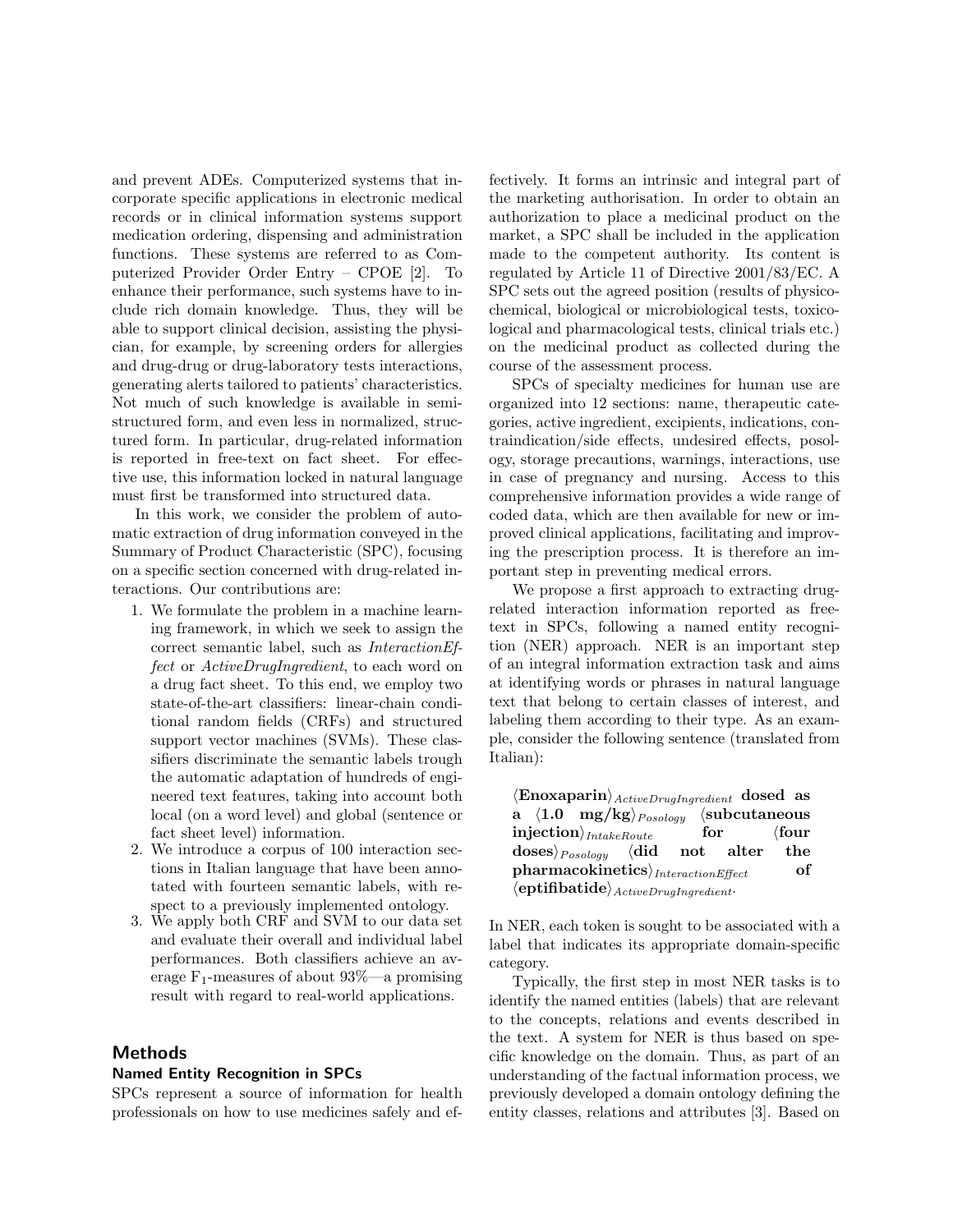the ontology, an extensive knowledge base of concepts is maintained.

One of the most successful methods for performing such labeling and segmentation tasks is that of employing supervised machine learning techniques. These methods automatically tune their own parameters to maximize their performance on a set of example texts that have been annotated by hand. The machine then generalizes from these examples.

We developed a framework for simultaneously recognizing occurrences of multiple entity classes using linear-chain CRFs [\[4\]](#page-5-3) and structured SVMs [\[5,](#page-5-4)[6\]](#page-5-5). Both supervised machine learning approaches predict words' labels using a large number of descriptive characteristics (features) of the input by assigning real-valued weight to these features. They can be seen as a way to "capture" the hidden patterns in both labels and features, and "learn" what would be the likely output considering these patterns. Due to paucity of space, however, we limit the treatment of these subjects to a presentation of the employed features and refer the reader to the original publications for details on the statistical properties.

#### Features

The feature construction process aims at capturing the salient characteristics of each token in order to help the system predict its semantic label. Since statistical models such as the CRF and the SVM crucially depend on a wise choice of these features, their defintion has critical impact on the overall performance of the system.

Defining features means to construct a set of generally binary-valued feature functions  $f(x, t)$  for a sentence  $x$  and a word position  $t$ . For example,

$$
f_{\text{enoxaparin}}(x,t) = \begin{cases} 1: & \text{if the word at position } t \\ & \text{in } x \text{ is enoxaparin} \\ 0: & \text{otherwise} \end{cases}
$$

is a binary word feature which returns 1 whenever the word at position  $t$  in sentence  $x$  is enoxaparin and 0 otherwise.

We implemented and employed a large variety of informative features that can be derived from the fact sheets – both locally on a token or word level and globally on a sentence or section level.

Before the actual feature assignment process, we split each input sentence into tokens. We use a simple, but robust tokenization method which considers white-space, colon and parenthesis as token boundaries. We then remove all punctuation with the exception of hyphens occuring between alphanumeric strings in a second preprocessing step. Due to some length constraints our original database is not properly hyphenated. To remedy this we consulted an Italian language lexicon [\[7\]](#page-5-6). We now describe the features we used in our experiments.

#### Word and Neighbouring Word Features

Each word in the stream of tokens has been converted into a binary feature. Moreover, we equally created features for the words preceding or following the current position  $t$  in a sentence  $x$ , modeling local context. Consider the excerpt from page [2,](#page-1-0) for instance. Apart from  $f_{\text{enoxaparin}}(x, t)$ which is 1 only for  $t = 1$ , we also have a feature  $f_{\text{enoxaparin}, -1}(x, t)$  which is 1 whenever the preceding word is enoxaparin, here for  $t = 2$ . In our experiments, we report results for context sizes 0 (no context),  $-3/3$  and  $-7/7$ .

## Orthographical Features

Besides word features, we added orthographical features that indicate whether a token consists of digits. This is useful for identifying Posology entities.

#### Word Substring Features

Some substrings can provide good clues for classifying named entities. In particular, we identified a set of words which occur frequently with the same label; for example Italian words which start with "effet-" (effect) are usually Interaction Effects, those starting with "mg-" (mg) have usually been tagged as Posology, and so on.

#### Punctuation Features

Also notable are features which characterize interesting punctuation in sentences. After browsing our corpora we found that colons and brackets may be helpful. Given a medication, colons are usually preceded by the interacting substance and followed by the explanation of the specific interaction effects. Round brackets show extra information. For each token, the punctuation features test if it is preceded or followed by a colon or a parenthesis. All punctuation features have been used in conjunction with a context window of sentence length.

#### Active Ingredient Dictionary Feature

Finally, we added an examplary feature carrying domain-specific knowledge. Farmadati Italia [\[8\]](#page-5-7) database provides a complete archive of active ingredients. The dictionary feature is based on these database entries and tells us whether a token is an active ingredient or not.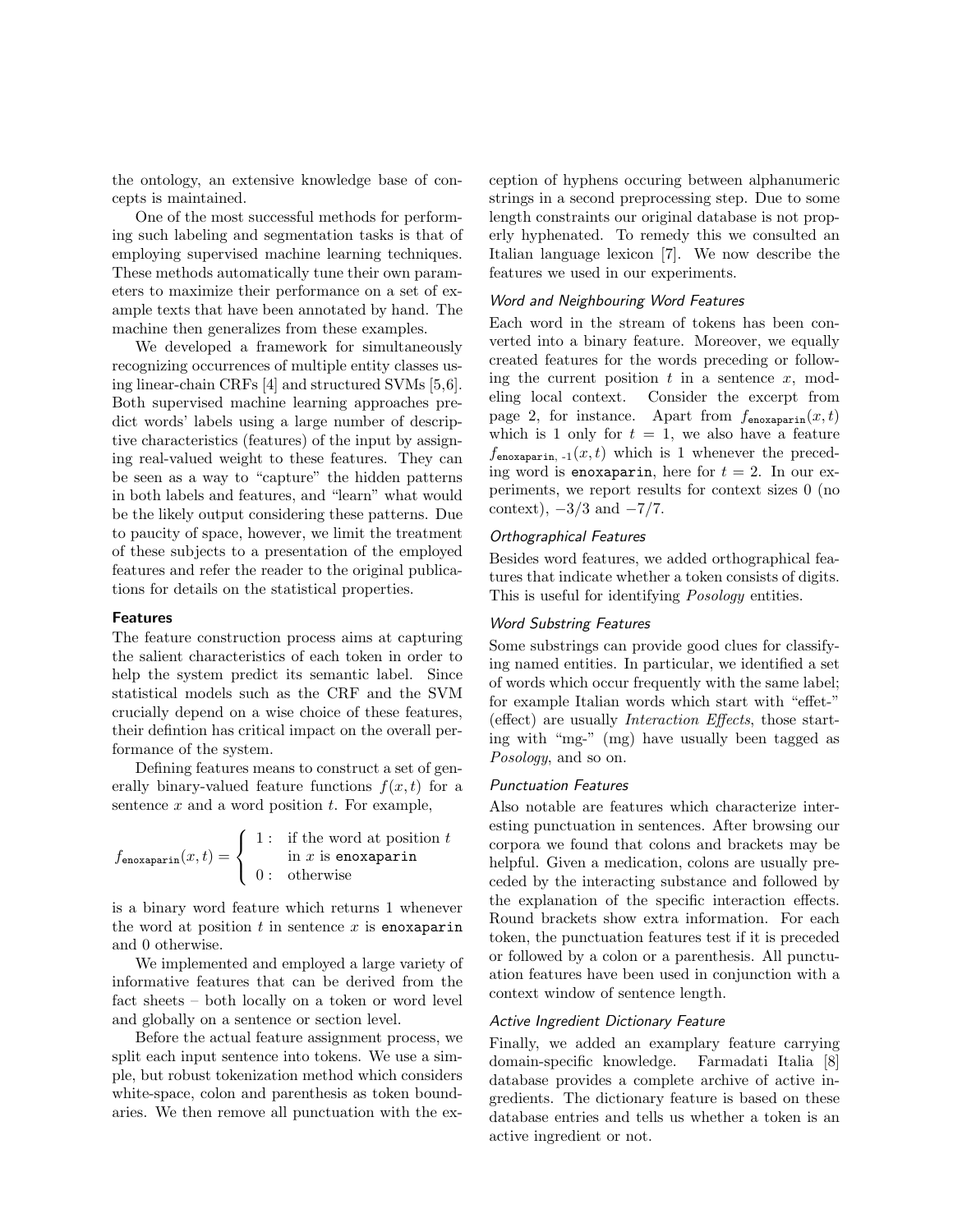| Model      | Micro-averaged |       |                                       | Macro-averaged | Overall |                                       |          |  |  |  |
|------------|----------------|-------|---------------------------------------|----------------|---------|---------------------------------------|----------|--|--|--|
|            | Precision      |       | Recall $\mid$ F <sub>1</sub> -measure | Precision      |         | Recall $\mid$ F <sub>1</sub> -measure | Accuracy |  |  |  |
| <b>CRF</b> | 93.89          | 93.88 | 93.72                                 | 95.80          | 77.31   | 81.50                                 | 93.88    |  |  |  |
| SVM        | 93.72          | 93.76 | 93.61                                 | 95.30          | 76.15   | 80.59                                 | 93.75    |  |  |  |

<span id="page-3-0"></span>Table 1: Overall experimental results (in %) of CRF and SVM.

# Experiments

## Data Collection

The goal of this work lies in extracting information from SPCs, with a focus on drug-related interactions. We created a corpus which consists of 100 manually annotated interaction sections of specialty medicines for human use. They have been extracted from SPCs selected uniformly at random from the Farmadati Italia database. We used the BDF (Bancadati Federfarma) software [\[9\]](#page-5-8) for an exploratory data analysis and for exporting the SPCs to a text file.

#### Ontology-based Annotation Process

Semantic annotation is used to establish links between the tokens in the SPCs and their semantic descriptions or concept classes. For a reliable annotation, the semantic descriptions must be well defined and easy to understand by the domain expert who annotates the text. We therefore annotated the text with respect to a previously developed ontologybased model of drug information as conveyed in the SPCs [\[3\]](#page-5-2), which specifies the classes of concept (i.e. concepts representing drug characteristics), the relationships that bind them and other distinctions that are relevant for modeling the application area. The annotation process was performed by a biomedical engineer with domain knowledge. A review of the data has been used to validate and, when necessary, correct the annotations.

Leveraging the established ontology, we mapped its elements to the SPCs' text content. We accurately inspected all the corpus lines distinguishing the different senses with respect to the ontology; we then annotated each word in the extracted SPC interaction sections with the corresponding class in the ontology. Active ingredients have also been automatically extracted using the Farmadati database.

#### Experimetal Setup

We randomly split the 100 interaction sections into two sets; one for training which consists of 60 sections and one for testing which contains 40 sections. In total, there are 840 input sentences for training and 413 input sentences for testing.

We measure and evaluate the performance of our models based on precision  $(P)$ , recall  $(R)$  and  $F_1$ measure  $(F_1)$  [\[10\]](#page-5-9). We report results for the two classifiers in terms of overall and individual label performance. When dealing with multi-label classification and imbalanced labels, the performance on the individual labels can essentially be aggregated into overall performance results in two complementary ways: either we compute their arithmetic mean, giving equal weight to each of the labels (macroaveraged); or we compute the mean by weighting each label by the number of times they occur in the data set (micro-averaged).

#### Results and Discussion

Table [1](#page-3-0) presents a summary of key performance figures for both CRF and SVM. Overally, our experiments show that the two classifiers, with carefully designed features, can identify information related to drug interactions with very high accuracy (about 93%). There is no clear superiority of one model over the other. Although the data might contain noise inherent to manual annotation, the learning algorithms reach high performance. This high recognition performance can be attributed to the latent structural regularities of natural language text and the regularity of the appearance of groups of named entities in the investigated paragraphs. Approaching the problem of information extraction from SPCs in the described machine learning approach is promising.

Table [2](#page-4-0) shows the performance of CRF and SVM on the individual labels, employing all available features and a context of size -7/7. The labels Other-Substance and DiagnosticTest are most difficult to extract, which is probably due to the tiny number of examples available. Rare labels as AgeClass, IntakeRoute exhibit better performance, they may in fact profit from a precise definition, contributing to high performance.

Moreover, we investigate the influence of the word neighbouring features with regard to overall performance. Using local word context appears to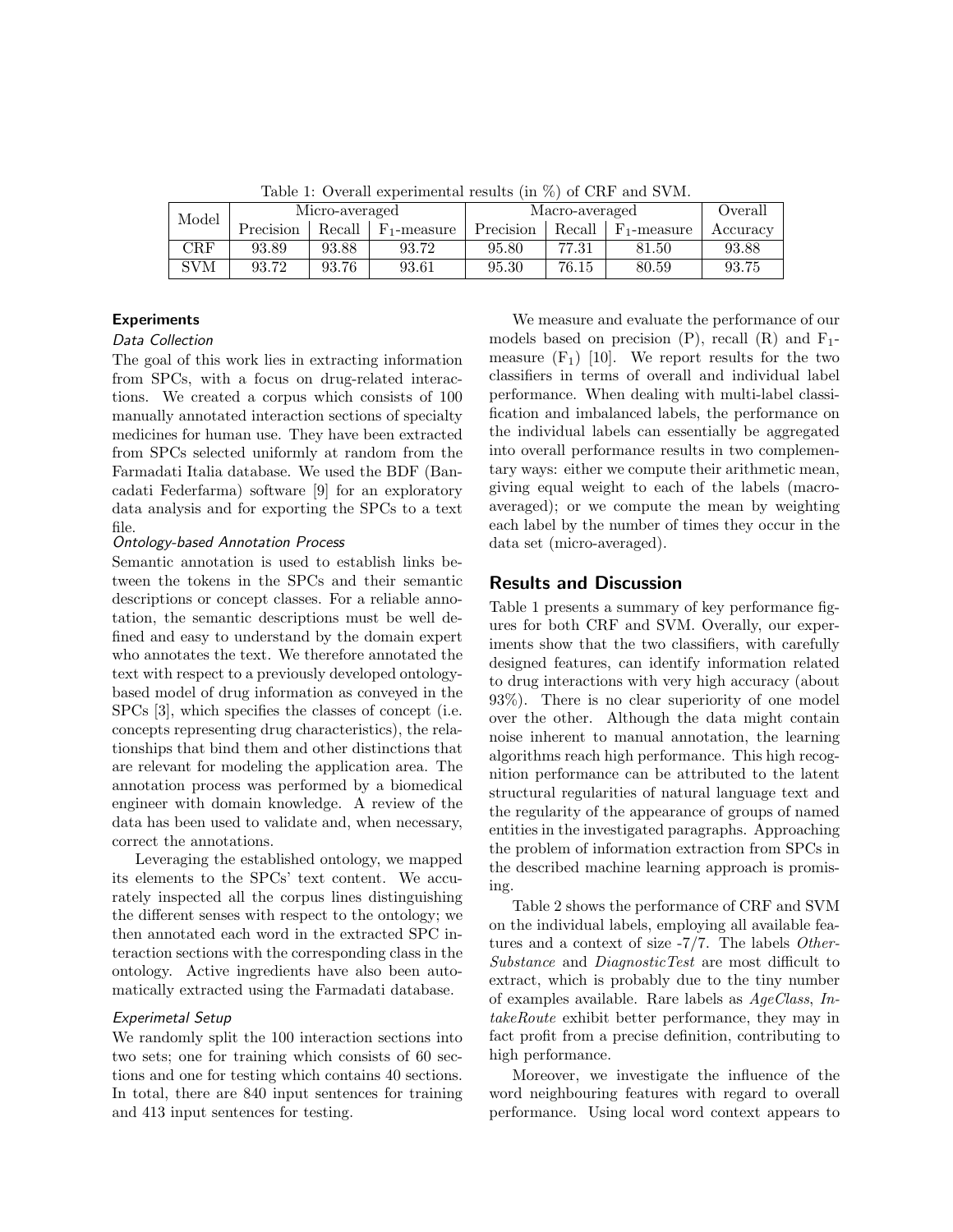| Label                       | $N_{train}$ | $N_{test}$ |                          | CRF                      |                          | <b>SVM</b> |                          |                          |
|-----------------------------|-------------|------------|--------------------------|--------------------------|--------------------------|------------|--------------------------|--------------------------|
|                             |             |            | Precision                | Recall                   | $F_1$ -measure           | Precision  | Recall                   | $F_1$ -measure           |
| Active DrugIngradient       | 1405        | 685        | 97.94                    | 96.93                    | 97.43                    | 98.36      | 96.50                    | 97.42                    |
| A q e Class                 | 16          | 8          |                          |                          |                          |            |                          |                          |
| Clinical Condition          | 61          | 41         | ٠                        | 82.93                    | 90.67                    |            | 80.49                    | 89.19                    |
| DiaqnosticTest              | 95          | 33         |                          | 60.61                    | 75.47                    |            | 48.48                    | 65.31                    |
| Druq                        |             |            | $\mathbf{1}$             |                          |                          |            |                          |                          |
| DruqClass                   | 1397        | 764        | 90.18                    | 87.70                    | 88.92                    | 90.61      | 87.17                    | 88.86                    |
| <i>IntakeRoute</i>          | 40          | 21         | 94.12                    | 76.19                    | 84.21                    | 93.75      | 71.43                    | 81.08                    |
| InteractionEffect           | 1927        | 936        | 91.83                    | 87.71                    | 89.73                    | 89.56      | 88.89                    | 89.22                    |
| None                        | 12711       | 6290       | 94.33                    | 97.36                    | 95.82                    | 94.46      | 97.07                    | 95.75                    |
| $\overline{OtherSubstance}$ | 91          | 86         |                          | 44.19                    | 61.29                    | 93.18      | 47.67                    | 63.07                    |
| PharmaceuticalForm          |             | $\Omega$   | $\overline{\phantom{a}}$ | $\overline{\phantom{a}}$ | $\overline{\phantom{0}}$ |            | $\overline{\phantom{0}}$ | $\overline{\phantom{a}}$ |
| PhysiologicalCondition      | 3           | $\Omega$   | -                        |                          |                          |            |                          | $\overline{\phantom{a}}$ |
| Posology                    | 412         | 219        | 88.44                    | 90.87                    | 89.64                    | 92.09      | 90.41                    | 92.09                    |
| Recovering Action           | 856         | 495        | 92.79                    | 80.61                    | 86.27                    | 89.80      | 81.82                    | 85.62                    |

<span id="page-4-0"></span>Table 2: Performance results (in %) of the two classifiers on individual labels.

be useful for determining the semantic labels. The larger the context window size, the better and the more precise the results. Table [3](#page-4-1) illustrates the performance of both classifiers for varying context window sizes. We followed an additive strategy: starting with no word neighbouring features (i.e. a window size of 0), we increased the window size piecemeal, measuring the performance of the resulting classifiers at each step. The initial classifiers didn't use a word neighbouring feature set. The addition of neighbouring words in the window -3/3 as features improves the F<sub>1</sub>-measure by about  $3 - 4\%$  (microaveraged), and 7−9% (macro-averaged). Incrementing the context window to a size of -7/7 gives rise to an improvement on all metrics, boosting microaveraged  $F_1$  by about 6% and the macro-averaged  $F_1$  by about 7%. Non-zero context window sizes hence provide an important benefit with respect to the overall classification performance. An analysis of the different performance increments for contexts of size -3/3 and -7/7 will be left to future work.

## **Conclusions**

We have presented a framework for simultaneously recognizing occurrences of multiple entity classes in textual drug fact sheets, using supervised machine learning techniques. We compared the performance of two state-of-the-art discriminative classifiers with carefully engineered features. Our empirical evaluation shows that the two classifiers exhibit similar overall performance, achieving high overall accuracy. Although we have focused on drug interactions, the encouraging results and the adaptability of adopted approach show that our system is significant for the extraction of detailed information about drugs (drug targets, contraindications, side effects).

|                |                | Context Size |        |            |       |        |        |  |
|----------------|----------------|--------------|--------|------------|-------|--------|--------|--|
| Metric         | CRF            |              |        | <b>SVM</b> |       |        |        |  |
|                |                | $\theta$     | $-3/3$ | $-7/7$     | 0     | $-3/3$ | $-7/7$ |  |
|                | Precision      | 84.12        | 87.64  | 93.89      | 83.70 | 87.93  | 93.72  |  |
| Micro-averaged | Recall         | 84.60        | 87.83  | 93.88      | 84.34 | 88.22  | 93.76  |  |
|                | $F_1$ -measure | 84.14        | 87.31  | 93.72      | 83.45 | 87.96  | 93.61  |  |
|                | Precision      | 82.80        | 91.45  | 95.80      | 83.45 | 83.12  | 95.30  |  |
| Macro-averaged | Recall         | 60.16        | 68.62  | 77.31      | 61.92 | 72.30  | 76.15  |  |
|                | $F_1$ -measure | 65.70        | 74.67  | 81.50      | 66.34 | 73.10  | 80.59  |  |

<span id="page-4-1"></span>Table 3: Variation in performance (in %) for different word feature context sizes.